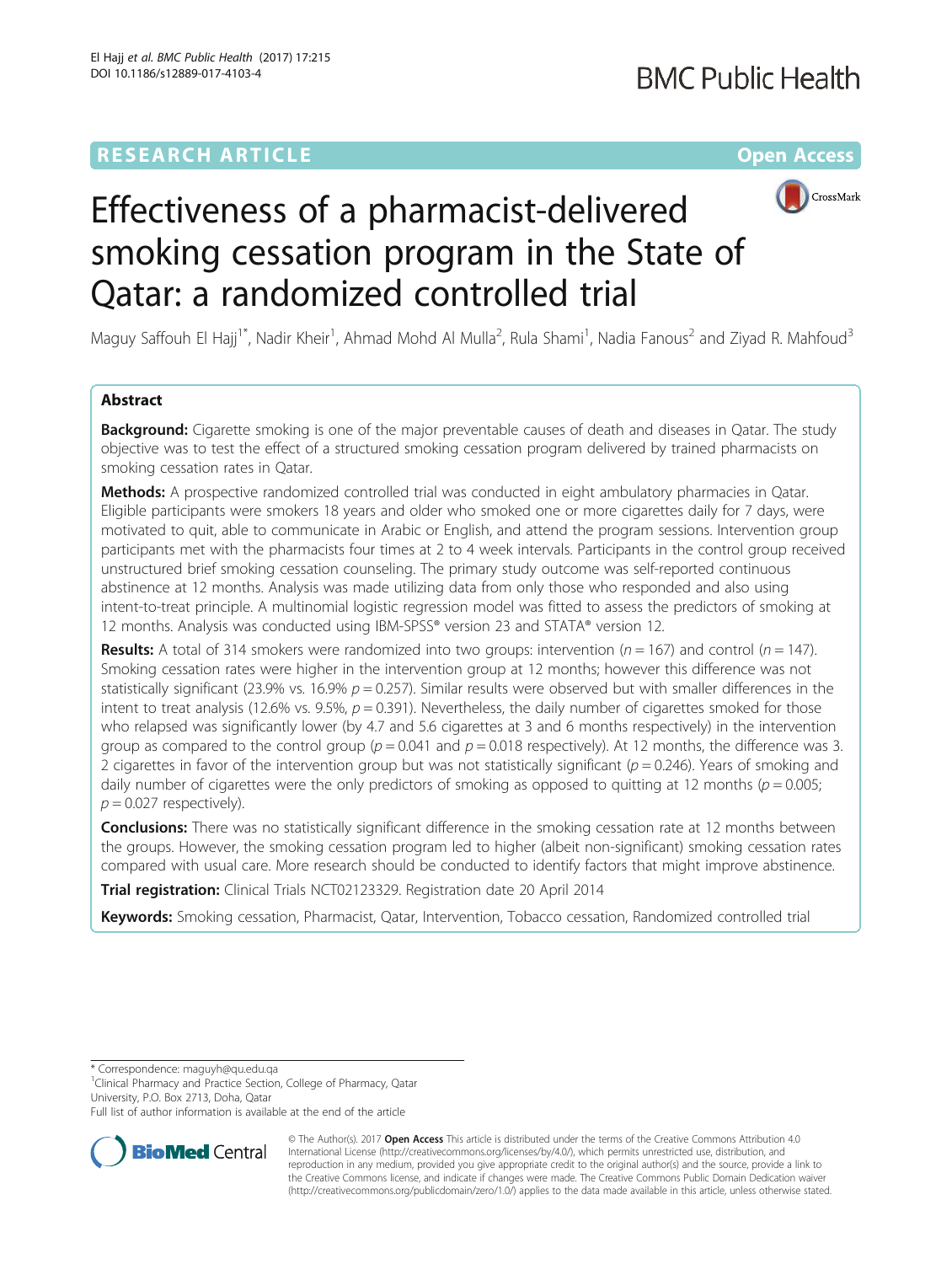#### Background

Tobacco use is one of the major public health threats in the world [[1](#page-11-0)]. It is responsible for killing globally around six million people a year, and current trends indicate that this number will increase to more than eight million deaths per year by 2030 [[2](#page-11-0)]. Cessation of tobacco use is associated with significant health benefits [\[3](#page-11-0)]. The World Bank suggests that around 180 million tobacco related deaths could be prevented between now and 2050 if adult tobacco consumption decreased by 50% by 2020 [\[4](#page-11-0)]. However, quitting tobacco use can be very challenging without assistance from healthcare professionals. Evidence confirms that tobacco cessation interventions provided by healthcare practitioners are more effective when compared to self-help [[5\]](#page-11-0). Pharmacists are easily accessible by the public and pharmacologic tobacco cessation aids have become increasingly available over the counter in pharmacies. Accordingly, pharmacists have a great opportunity to play a significant tobacco cessation role in the community [[6, 7\]](#page-11-0). Pharmacist-provided tobacco cessation services in the community and ambulatory settings have been described in the literature, and these included randomized controlled trials, before-and-after studies, or single arm studies. Tobacco cessation services which included individualized counseling or within-group sessions have resulted in better smoking abstinence as compared with usual care. Abstinence has been either self-reported or biochemically verified using exhaled carbon monoxide, salivary or urinary cotinine levels [\[7](#page-11-0)–[14](#page-11-0)].

The International Pharmaceutical Federation (FIP) published a statement of policy that outlines the anticipated role of pharmacists in eliminating the use of tobacco in the communities they serve. As per this statement, the pharmacist should provide tobacco cessation services to anyone who is considering quitting tobacco use or to anyone who suffers from tobacco-induced diseases [\[15](#page-11-0)]. The EuroPharm Forum in collaboration with the World Health Organization (WHO) Tobacco Unit issued a practical guide in which pharmacists were encouraged to become involved in tobacco cessation through helping and motivating people to quitting smoking, to offering extensive smoking cessation services [[16\]](#page-11-0). The clinical practice guidelines for treating tobacco use and dependence developed by the U.S. Department of Health and Human Service recommended that clinicians (including pharmacists) intervene with any patient who uses tobacco [[5\]](#page-11-0). In the American Society of Health-System Pharmacists' (ASHP) Therapeutic Position Statement on the Cessation of Tobacco Use, healthcare providers, including pharmacists, were highly endorsed to improve the health of their patients by incorporating into their daily practice the identification of patients who use tobacco and the delivery of tobacco cessation services [\[17](#page-11-0)].

Tobacco use is one of the major preventable causes of death and disease in Qatar. According to the 2013 Global Adult Tobacco Survey (GATS), 20.2% of men in Qatar currently smoke tobacco and more than two fifths (41.5%) of current smokers report having their first smoke within half an hour of waking up [[18\]](#page-11-0). In addition, 22.8% of boys aged 13 to 15 years currently use some form of tobacco products as per the 2013 Global Youth Tobacco Survey (GYTS) [\[19\]](#page-11-0). Notably, tobacco related diseases, including cardiovascular diseases (CVDs), are very common in Qatar. Ischemic heart disease is the leading cause of death in Qatar, accounting for 0.4 thousand deaths in 2012 [\[20](#page-11-0)]. Moreover, in the period from 1991 and 2006, lung cancer was ranked as one of the leading cancers in men with an incidence rate of 5.9 per 100,000 population [[21\]](#page-11-0). It has been reported that on the average, 65 million dollars are spent on cigarettes per year in Qatar with 150 million dollars spent annually to cover the healthcare cost of smoking related diseases [\[22](#page-11-0)]. To decrease tobacco use, Qatar government has endorsed the Framework Convention on Tobacco Control (WHO FCTC) and has implemented several tobacco control activities [\[23](#page-11-0)]. There is a great opportunity for Qatar pharmacists to combat this public health burden. More than 700 pharmacists are currently working in ambulatory care clinics and in community pharmacies in Qatar. Nevertheless, ambulatory and community pharmacists in Qatar are not entirely involved in tobacco cessation activities. Only 21% of pharmacists in Qatar frequently ask patients about their smoking status, only 47% offer counseling to nicotine replacement therapy (NRT) purchasers, but more than 80% are interested in providing smoking cessation counseling [\[24\]](#page-11-0). Qatar pharmacists' positive attitudes toward smoking cessation counseling can be translated into action if there is any existing smoking cessation model that pharmacists can utilize in their day to day practice. However, to date an intensive patient-specific program of smoking cessation that is designed exclusively for implementation in community and ambulatory pharmacies in Qatar does not exist.

The current study's objective was to test the effect of a face-to-face structured patient-specific smoking cessation program delivered by trained ambulatory pharmacists on smoking cessation rates in Qatar.

#### Methods

The study methodology is available in details in the published study protocol [[25\]](#page-11-0).

#### Study design

The study was a prospective randomized controlled trial that compared the effectiveness of a face-to-face structured patient-specific smoking cessation program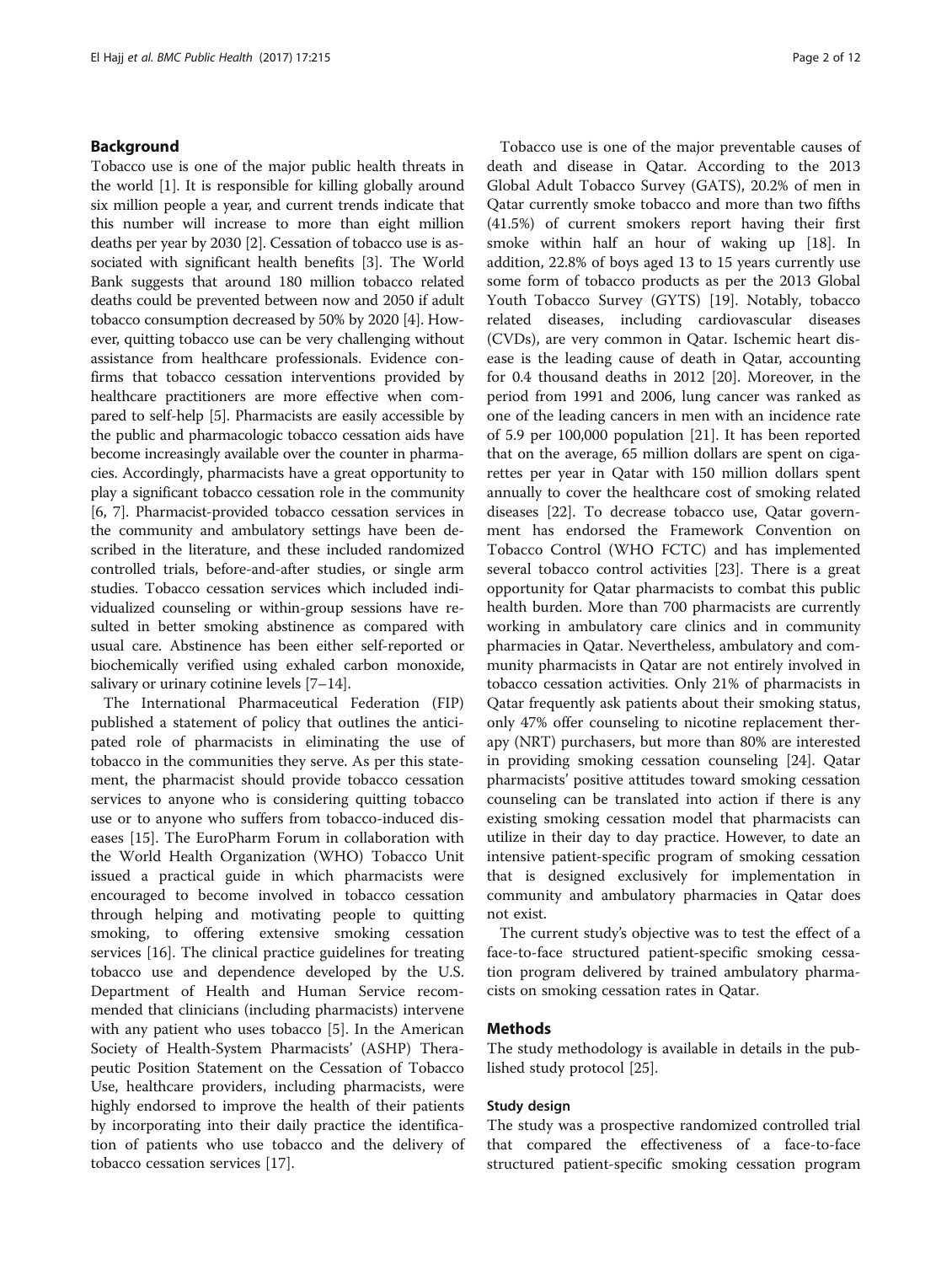conducted by trained ambulatory pharmacists with brief unstructured pharmacist-delivered advice on smoking cessation rates.

#### Study setting

The study was implemented in eight public and private ambulatory pharmacies in Qatar. Two pharmacists from each site were invited to participate in the study.

#### Study pharmacists' training

Before starting the study, a copy of the study methodology was sent to each study pharmacist along with literature on smoking cessation. Three weeks later, the study pharmacists attended a 2-day (8 h/day) smoking cessation training workshop.

The workshop was organized by the Hamad Medical Corporation (HMC) smoking cessation clinic team and Qatar University (QU) College of Pharmacy. The training team consisted of a public health and disease control consultant (who is also the HMC smoking cessation clinic head), academic faculty members with expertise and interests in tobacco cessation from teaching and research perspectives, and an international expert in the area of tobacco cessation.

The workshop included the following elements: smoking epidemiology and risks, benefits of quitting, transtheoretical model for behavior change, behavioral modification techniques, classification of smokers according to their stage of change, NRT, patient counseling techniques, development of a personalized action plan, program methodology and other needed elements.

In addition, the study team went over the study protocol with the pharmacists including participant group allocation, how to deliver the intervention and what to do with control patients.

Pharmacists were trained to help smokers identify the situations that may trigger craving to smoke and to provide them with strategies to improve coping [\[26\]](#page-11-0). Moreover, the pharmacists were educated to provide the smokers with information on what to expect during quit attempts and to address any concerns that patients may have [\[27](#page-11-0)].

Pharmacists were further trained on how to document the patient's smoking status, medical and medication history, basic demographic characteristics, stage of change, education, follow-up and the agreed personalized action plan to quit smoking. In addition, they were taught how to fill the Fagerstrom test for nicotine dependence (FTND). The FTND is a six-item questionnaire designed to determine a patient's degree of nicotine dependence [\[28](#page-11-0)]. This questionnaire has already been used in smoking-related studies in the Middle East [[29, 30\]](#page-11-0).

#### Study advertising

The study pharmacists were encouraged to identify any opportunity to promote the smoking cessation program. For instance, they were advised to ask patients about their smoking status and to inform them about the smoking cessation program when filling prescriptions. Furthermore, study pharmacists were provided with posters and leaflets to display at their sites or to hand to clients. Moreover, letters were sent to the general practitioners and dentists practicing in the study's ambulatory clinics inviting them to refer to the pharmacy any smoker who expresses interest (or is considering) to quit smoking.

#### Screening and eligibility criteria

Smokers who were interested in quitting met with the study pharmacists who in turn assessed their eligibility for inclusion in the study. The screening and enrollment of participants was done by the study pharmacists at the sites on a patient by patient basis. Eligible participants were any patients aged 18 years and older who smoked one or more cigarettes daily for 7 days, were motivated to quit, were able to communicate in Arabic or English, and were willing and able to attend the scheduled sessions at the study pharmacies. The motivation to quit was determined by the pharmacist using the transtheoretical model of behavior change [\[31\]](#page-11-0).

Exclusion criteria were (1) use of other nicotine or tobacco products; (2) current use or use in the last 30 days of smoking cessation aids or medications; (3) planning to leave Qatar in the next 12 months; (4) presence of any major medical condition that would prevent use of the NRT; (5) pregnancy; and (6) psychiatric illness or another debilitating condition that would interfere with participation in the study.

#### Study enrollment

After the screening process was completed, the study pharmacist provided the eligible participant with relevant information on the smoking cessation program and explained the potential benefits and risks of participation. Before enrollment in the study, the participant was requested to sign an informed consent form. Once this form was signed, the pharmacist scheduled an appointment with him or her at dates and times that were appropriate for both of them.

#### Randomization

Randomization was made using a sealed envelope technique. Permuted block randomization method with block of size 2 and 4 was used. The sequences were generated by the study statistician using a computer program from the website randomization.com [\(http://](http://www.randomization.com/) [www.randomization.com\)](http://www.randomization.com/). Independent sequences were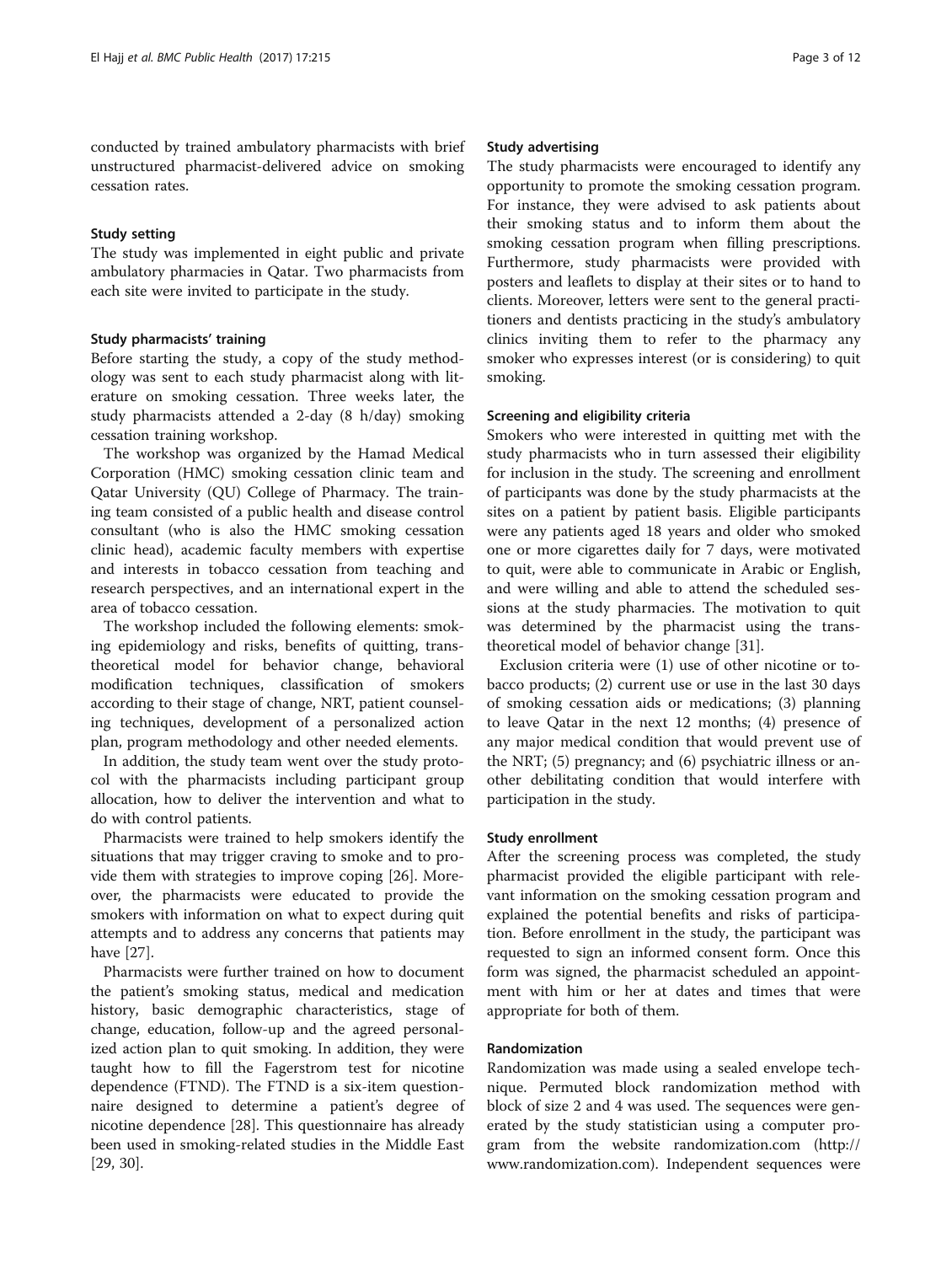generated for the different study pharmacists. Serially numbered, opaque, sealed randomization envelopes were then provided to each study pharmacist. The study statistician was not involved in recruitment of participants or in data collection. The envelope with the lowest number of randomized treatment blocks was opened by the pharmacist upon inclusion of each new participant.

#### Initial appointment

At the initial appointment, which took 30 min, the study pharmacist collected information regarding the participant's sociodemographic characteristics, current medical problems and medications, smoking history and vital signs. In addition, the pharmacist measured the participant's exhaled carbon monoxide (CO) level using CO smokerlyzer. Moreover, the pharmacist assessed his or her nicotine dependence using the FTND. The participant was then randomly assigned to one of two groups: intervention group or control group based on the randomization sequence that was anonymously set earlier by the study statistician for each study pharmacist. Participant was informed of his or her group allocation. A new appointment was scheduled with participants in the intervention group. Brief unstructured smoking cessation advice was given to participants in the control group.

#### Intervention group

Smokers assigned to the intervention group participated in a face-to-face one to one four-session program at the pharmacy by the study pharmacist at 2 to 4-week intervals over 8 weeks.

#### First session

The first session took around 30 min. In this session, the study pharmacist facilitated the participant's preparation to quit. The participant selected a quit date in the next 2–4 weeks. The pharmacist explained to the participant the benefits of smoking cessation and offered him/her tailored behavioral and lifestyle strategies. The pharmacist also discussed with the participant what to expect during the quit attempt and provided him or her with strategies to cope with the early days of quitting.

NRT was provided to the participant as a patch or lozenge based on his or her prior experience, preference and the medication side effect profile. Before the NRT was dispensed to the participant, the study pharmacist checked if the participant had any contraindications to nicotine therapy and was not currently using any medication that would interact with NRT. The participant started the NRT on his or her chosen quit date. The study pharmacist counseled the participant about the dosage regimen, administration, duration of therapy, adverse effects, drug interactions, and disposal of NRT.

Participants who were given the nicotine patch started at 21 mg if they smoked 10 cigarettes or more per day. Otherwise, they received a 14-mg patch. Both dosages were continued for 6 weeks before being tapered. The 21-mg patch was decreased to 14 mg, continued for 2 weeks and then decreased to 7 mg for the final 2 weeks. Patients who started with the 14-mg patch were tapered to 7 mg for the final 2 weeks [\[32\]](#page-11-0). Participants who preferred the nicotine lozenge used the 1-mg pieces for 6 weeks as one lozenge every 1–2 h before tapering. Then the participants took one lozenge every 2–4 h for weeks 7 to 9, then one lozenge every 4–8 h for week 10 to 12 [\[33](#page-11-0)]. The pharmacist also designed a personalized action plan for each participant.

#### Follow-up sessions

The first follow-up session was scheduled 1 week after the participant's set quit day and took around 20 min. In this session, the pharmacist evaluated the participant's smoking status and NRT tolerability and measured his or her vital signs and exhaled CO level. If the participant was successful in quitting, the pharmacist offered reinforcement and addressed any concerns related to quitting. If the participant failed to quit, the pharmacist cautiously assessed the participant's quit attempt and targeted all recognized obstacles. If the participant did not tolerate the NRT, the pharmacist recommended that the participant would stop the NRT and would visit the HMC smoking cessation clinic for additional support. In this case, the participant was considered withdrawn from the study.

The second follow-up session was scheduled 2 weeks after the first follow-up session. The third follow-up session was set 4 weeks after the second follow-up session. In these sessions, which were 10 to 15 min long, the pharmacist assessed the participant's smoking status, vital signs, exhaled CO level, NRT tolerability and provided NRT refills. In addition, the pharmacist used cognitive-behavioral strategies to prevent relapse. After the third and last follow-up session, the participant was invited to contact the pharmacist in case he or she needed any further support.

#### Control group

Participants in the control group received 5 to 10 min of unstructured one to one brief smoking cessation counseling by the pharmacist emulating current practice. They were also provided with educational materials about smoking cessation and were offered NRT in case of no documented contraindications or drug-drug interactions. The NRT dosage regimen and duration of therapy were similar to the ones used in the intervention group. Control participants did not attend any follow-up sessions.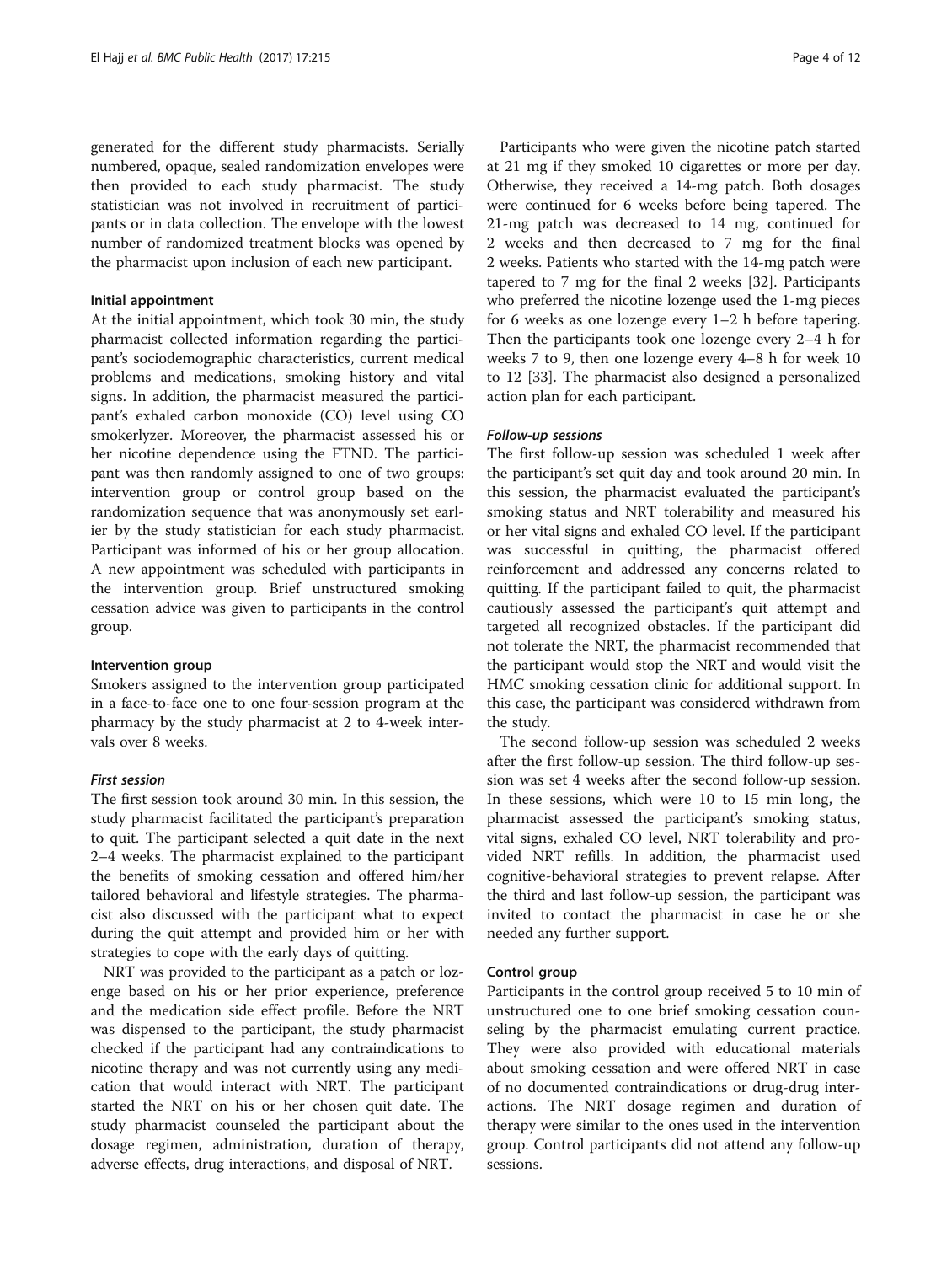#### Outcome measures

Research assistants, who were blinded to the study participants' group allocation, contacted the participants by phone and assessed the following outcome measures at 3, 6 and 12 months post the participants' enrollment dates in the study:

- Self-reported 7-day point prevalence abstinence, defined as having smoked no cigarettes for the previous 7 days
- Self-reported 30-day point prevalence abstinence defined as having smoked no cigarettes in the last 30 days
- Self-reported continuous abstinence defined as having smoked no cigarettes since quit day

To objectively determine long-term abstinence, at 12 months, participants who self-reported not smoking were invited to come to their study clinic to measure their exhaled CO level by the clinic nurse who was blinded to the participants' group. Participants were considered abstinent if they register less than 6 ppm (parts per million) on the test [[34\]](#page-11-0).

In case the participants were still smoking at each assessment point, they were asked about the number of cigarettes smoked per day and about the reasons for not stopping using open ended questions.

The study primary outcome was self-reported continuous abstinence at 12 months. Secondary outcomes included: 7-day point prevalence, 30-day point prevalence and continuous abstinence at 3 months and at 6 months and 7-day point prevalence and 30-day point prevalence abstinence at 12 months.

#### Data analysis

The CONSORT guidelines were followed when analyzing the study data [\[35](#page-11-0)]. Demographic characteristics and other smoking related variables were summarized using frequency distributions (for categorical variables) and means with standard deviations (for numeric variables) and were compared between the two groups using the chi-squared test (or alternatively the Fisher's exact test for small cell counts) for categorical variables and the independent t-test (or alternatively the Wilcoxon rank sum test for non-normally distributed variables) for numerical variables.

The primary study outcome was self-reported continuous abstinence at 12 months. Verification by the CO test at 12 months was not used as part of the primary outcome as was planned in the original study protocol since only 8 participants returned for their CO measurements. The percentages of participants achieving the primary outcome were computed and compared between the two groups using the chi-squared test. Moreover, the difference in the proportions of continuous abstinence at 12 months between the two study groups (with 95% confidence intervals) was computed along with the number needed to treat (computed as 1 divided by the difference in the proportions of the primary outcome between the two study arms). Multiple logistic regression was used to obtain the odds ratio of the primary outcome between the two study groups adjusting for any imbalances in demographic or other variables. In addition, mixed effects logistic regression, with pharmacy-level random effect, was considered to adjust for the possible pharmacy effect if it existed. The main regression for the primary outcome was also adjusted for the number of monitoring visits that the participants attended to assess the adherence effect. The analyses of the primary and secondary outcomes were done using responders only and also using the intent-totreat principle whereby participants who were lost to follow-up were classified as smokers.

Differences in abstinence between the study groups were also assessed at 3 and 6 months using the Chi-squared test or Fisher's exact test. For those who relapsed at 3, 6 and 12 months, the number of cigarettes smoked daily was summarized using means and standard deviations and compared between the study groups in a similar way to other numeric variables described above.

According to the self-reported abstinence outcome at 12 months; participants were divided into 3 groups: abstainers, smokers and dropouts. Dropouts included those who were lost to follow up at 12 months. A multinomial logistic regression model was fitted with this new variable as the dependent variable and several independent variables including demographic, baseline smoking related variables and study group (similar to what is suggested by Borelli et al., 2002) [[36](#page-11-0)]. The model allowed for the simultaneous detection of predictors for those who smoked and those who dropped out from the study. Results were summarized using Relative Risks Ratios along with 95% confidence intervals and p-values. Statistical analyses were conducted using the IBM-SPSS version 23 and STATA version 12. In all analyses, the level of significance was set at 5%.

#### Sample size calculation

For a priori sample size calculation, we assumed a 7-day point prevalence abstinence at 12 months of 3% for the control group and 15% for the intervention group based on the results of one of the previous pharmacist-run smoking cessation studies. With a two-sided alpha of 5% and 90% power, a minimum sample size of 118 participants was estimated for each group.

#### Continuous quality improvement and evaluation plan

At all stages of the study implementation, the study pharmacists were closely supervised by the study team.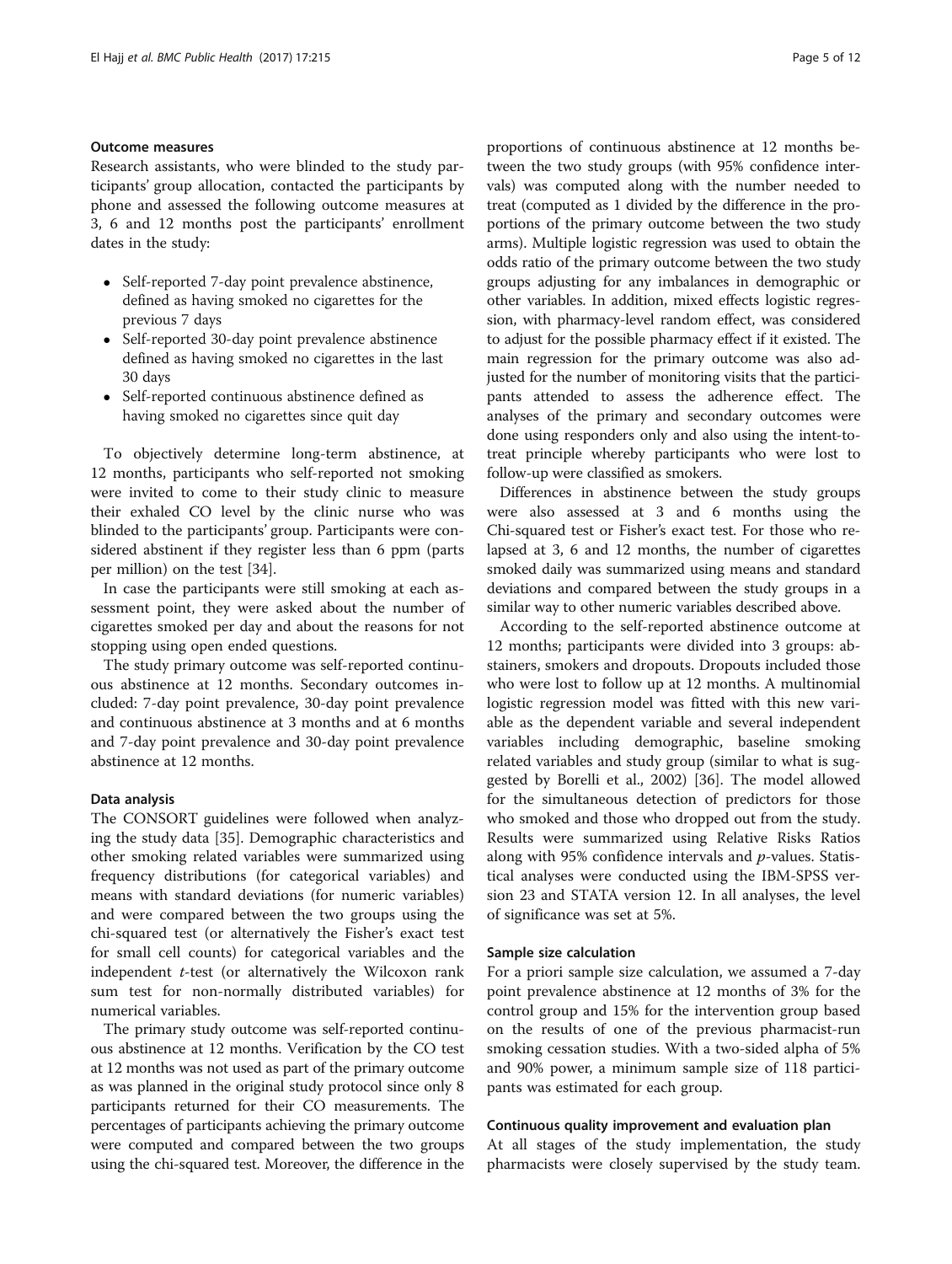Supervision was through several mechanisms including meetings, communication and site visits.

#### Results

Between February 2013 and December 2014, the study pharmacists assessed 450 smokers for eligibility in the study. Of them, 361 (80.2%) met the study inclusion criteria. A total of 314 cigarette smokers consented to enroll in the study and were randomized into one of two study groups (Fig. 1). Of 167 participants in the intervention group, 55% completed two pharmacy visits. Two patients in the intervention group could not tolerate NRT and as a result they were excluded by the study pharmacists.

Out of the 314 recruited participants, 171 (54.5%) were assessed at 12 months follow up and 136 (43%) participants were assessed at 3, 6 and 12 months. Only 8 (6 in the intervention arm and 2 in the control arm) of the 35 participants who self-reported abstinence at

12 months had a final CO measurement taken (22.9%) and results showed that all those 8 participants were nonsmokers.

Participants were mainly men (97.8%) below the age of 40 years (59.3%), had been smoking for more than 10 years (68.4%), had a FTND score of more than 5 (61.1%) and had tried quitting before (69.5%). Except for nationality, previous quit attempts and having diabetes; demographic, tobacco related, and clinical variables were comparable between the two study groups (Table [1](#page-6-0)).

The percentage of participants reporting abstinence at 12 months was slightly higher in the intervention group as compared to the control group, however this difference didn't reach statistical significance (23.9% vs. 16.9%, Diff = 7.0%, 95% CI −5.2%, 18.9%, Number Needed to Treat = 15 and  $p = 0.257$ ). When restricting the analysis to those who had complete data on all follow up assessments, a similar trend was observed but with a smaller difference between the study groups. Results of

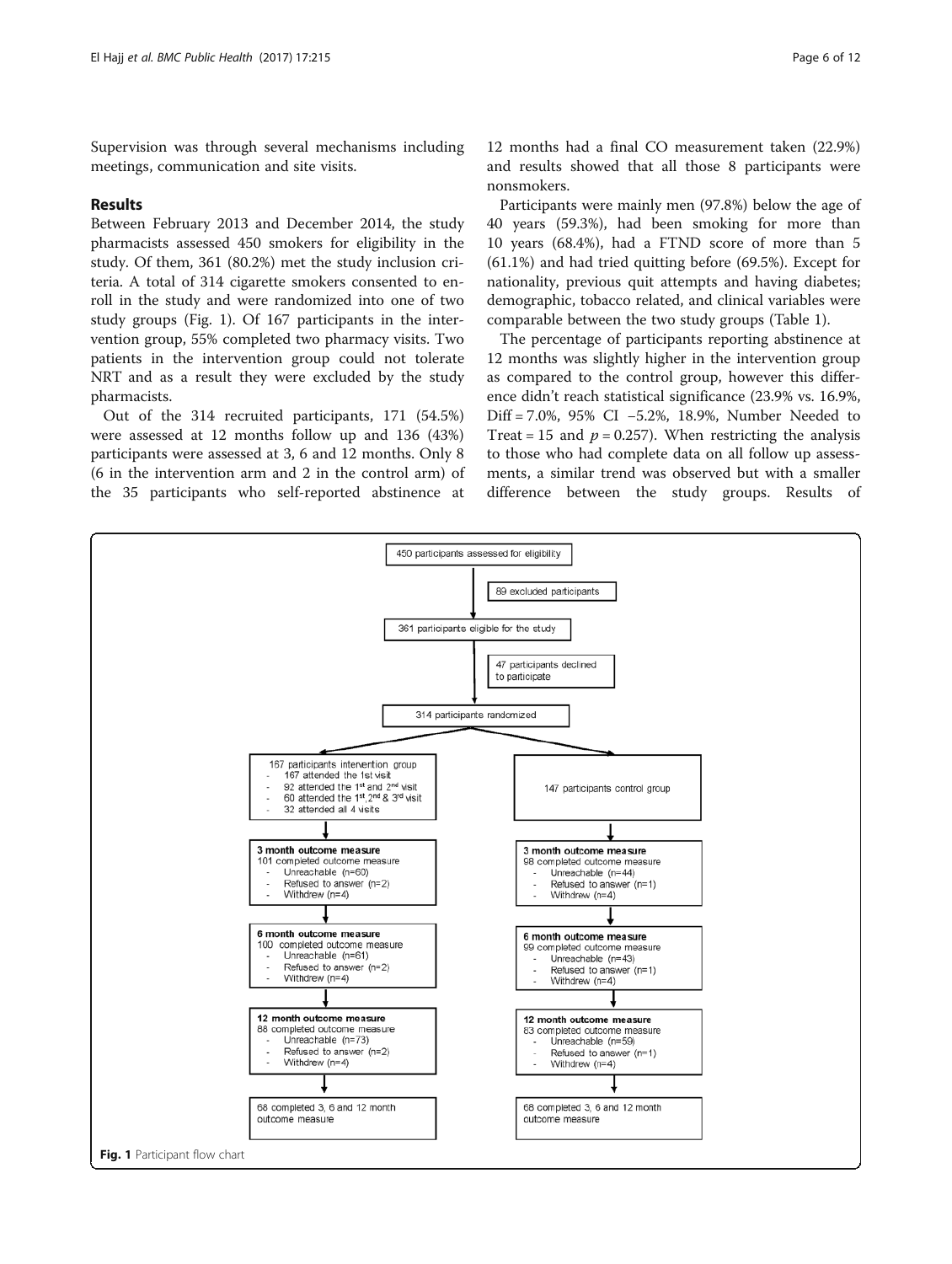| between the two study groups       |                          |                     |                 |  |  |  |
|------------------------------------|--------------------------|---------------------|-----------------|--|--|--|
| Variable                           | Intervention $(N = 167)$ | Control $(N = 147)$ | <i>p</i> -value |  |  |  |
| Age in years                       |                          |                     | 0.221           |  |  |  |
| $18 - 29$                          | 40 (24.5%)               | 33 (23.2%)          |                 |  |  |  |
| $30 - 39$                          | 53 (32.5%)               | 55 (38.7%)          |                 |  |  |  |
| $40 - 49$                          | 46 (28.2%)               | 27 (19.0%)          |                 |  |  |  |
| 50 and above                       | 24 (14.7%)               | 27 (19.0%)          |                 |  |  |  |
| Gender (males)                     | 164/167 (98.2%)          | 143/147 (97.3%)     | 0.710           |  |  |  |
| Nationality                        |                          |                     | $0.006*$        |  |  |  |
| Qatar                              | 25 (15.4%)               | 36 (24.8%)          |                 |  |  |  |
| Egypt                              | 41 (25.3%)               | 49 (33.8%)          |                 |  |  |  |
| Other                              | 96 (59.3%)               | 60 (41.4%)          |                 |  |  |  |
| Highest educational level          |                          |                     | 0.604           |  |  |  |
| Primary                            | 15 (9.3%)                | 16 (11.3%)          |                 |  |  |  |
| Secondary/high<br>school           | 40 (24.8%)               | 43 (30.3%)          |                 |  |  |  |
| College diploma                    | 40 (24.8%)               | 37 (26.1%)          |                 |  |  |  |
| Undergraduate<br>degree            | 49 (30.4%)               | 33 (23.2%)          |                 |  |  |  |
| Post graduate<br>degree            | 17 (10.6%)               | 13 (9.2%)           |                 |  |  |  |
| Marital Status                     |                          |                     | 0.389           |  |  |  |
| Never married                      | 32 (19.6%)               | 23 (15.9%)          |                 |  |  |  |
| Ever married                       | 131 (80.4%)              | 122 (84.1%)         |                 |  |  |  |
| Years of cigarettes smoking        |                          |                     | 0.527           |  |  |  |
| $0$ to 2.99 years                  | $4(2.4\%)$               | 7 (4.8%)            |                 |  |  |  |
| 3 to 4.99 years                    | 13 (7.9%)                | 15 (10.3%)          |                 |  |  |  |
| 5 to 10 years                      | 30 (18.3%)               | 29 (19.9%)          |                 |  |  |  |
| More than<br>10 years              | 117 (71.3%)              | 95 (65.1%)          |                 |  |  |  |
| Number of cigarettes per day       |                          |                     | 0.227           |  |  |  |
| Mean(sd)                           | 21.6 (11.9)              | 23.5 (13.6)         |                 |  |  |  |
| Tried quitting before<br>(Yes)     | 122/163 (74.8%)          | 92/145 (63.4%)      | $0.030*$        |  |  |  |
| Family member<br>smokes (yes)      | 87/161 (54.0%)           | 80/145 (55.2%)      | 0.842           |  |  |  |
| Chronic medical conditions         |                          |                     |                 |  |  |  |
| Some chronic<br>medical conditions | 51/164 (31.1%)           | 31/145 (21.4%)      | 0.053           |  |  |  |
| Hypertension                       | 20/164 (12.2%)           | 15/145 (10.3%)      | 0.609           |  |  |  |
| Diabetes                           | 27/164 (16.5%)           | 12/145 (8.3%)       | $0.031*$        |  |  |  |
| Asthma/chronic<br>lung diseases    | $6/164$ $(3.7%)$         | 4/145 (2.8%)        | 0.755           |  |  |  |
| Cardiovascular<br>diseases         | 5/164 (3.0%)             | 3/144 (2.1%)        | 0.728           |  |  |  |
| Gastrointestinal<br>diseases       | 4/164 (2.4%)             | 4/145 (2.8%)        | 0.999           |  |  |  |
| Depression                         | 2/164 (1.2%)             | $0/145(0.0\%)$      | 0.500           |  |  |  |

<span id="page-6-0"></span>

| Table 1 Demographic and tobacco use variables compared |  |
|--------------------------------------------------------|--|
| between the two study aroups                           |  |

#### Table 1 Demographic and tobacco use variables compared between the two study groups (Continued)

| Physical Exercise                 |                                           |                |                | 0.999 |
|-----------------------------------|-------------------------------------------|----------------|----------------|-------|
|                                   | No                                        | 66 (41.8%)     | 59 (41.8%)     |       |
|                                   | Yes but irregularly                       | 62 (39.2%)     | 55 (39.0%)     |       |
|                                   | Yes regularly                             | 30 (19.0%)     | 27 (19.1%)     |       |
|                                   | Most important reasons for quitting†      |                |                |       |
|                                   | Religious reasons                         | 55/129 (42.6%) | 58/124 (46.8%) | 0.508 |
|                                   | To live healthier                         | 88/152 (57.9%) | 76/135 (56.3%) | 0.785 |
|                                   | To live longer                            | 21/127 (16.5%) | 25/121 (20.7%) | 0.403 |
|                                   | To be role model<br>to children           | 30/132 (22.7%) | 28/116 (24.1%) | 0.793 |
|                                   | Financial reasons                         | 6/109 (5.5%)   | 6/100 (6.0%)   | 0.878 |
|                                   | Pressure from<br>health care<br>providers | 8/109 (7.3%)   | 11/106 (10.4%) | 0.433 |
|                                   | Baseline heart rate                       |                |                | 0.810 |
|                                   | Mean(sd)                                  | 79.0 (13.6)    | 79.3 (13.0)    |       |
| Baseline systolic blood pressure  |                                           |                | 0.626          |       |
|                                   | Mean(sd)                                  | 126.0 (14.4)   | 125.1 (15.3)   |       |
| Baseline diastolic blood pressure |                                           |                | 0.176          |       |
|                                   | Mean(sd)                                  | 77.5 (10.5)    | 75.8 (10.5)    |       |
|                                   | Baseline weight                           |                |                | 0.949 |
|                                   | Mean(sd)                                  | 85.6 (17.7)    | 85.7 (20.2)    |       |
|                                   | Baseline Body Mass Index (BMI)            |                |                | 0.914 |
|                                   | Mean(sd)                                  | 40.4 (32.9)    | 40.0 (27.9)    |       |
|                                   | <b>Baseline FTND</b>                      |                |                | 0.828 |
|                                   | Mean(sd)                                  | 5.3(2.4)       | 5.0(2.4)       |       |

\*significant difference between study arms † including those who gave all reasons same importance

comparing continuous abstinence at 3 months and 6 months assessment showed lower differences between the two groups (Table [2\)](#page-7-0). Intent to treat analysis for the primary outcome where participants with missing data were considered smokers also revealed nonsignificant difference between the two study arms (12.6% vs. 9.5% in the intervention arm and control arm respectively,  $p = 0.391$ , NNT = 33) (Table [2\)](#page-7-0).

The main analysis did not change when adjusted for the possible clustering effect by the pharmacists, for observed imbalances in demographic and smoking related variables and for the number of attended monitoring visits, or when all those lost to follow up were considered smokers. For example, the unadjusted OR of 1.54 (95% CI 0.73, 3.29) changed to 1.62 (95% CI 0.65, 4.04) and  $p = 0.297$  when it was adjusted for years of smoking, cigarettes per day, tried quitting before, diabetes and nationality (Table [3](#page-7-0)).

The average daily number of cigarettes smoked for those who relapsed was significantly lower by 4.7 and 5.6 cigarettes at 3 and 6 months respectively in the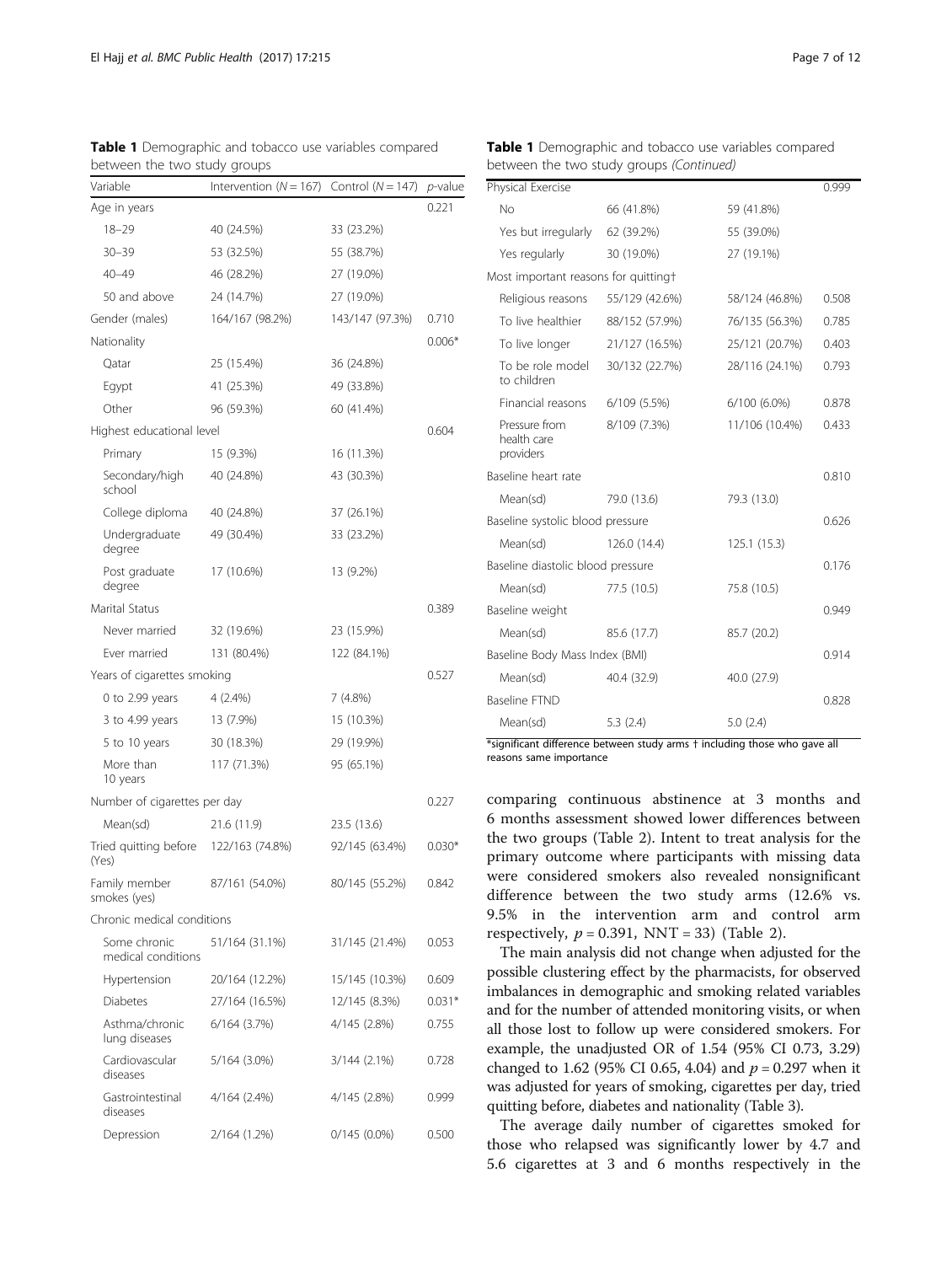#### <span id="page-7-0"></span>Table 2 Self-reported abstinence at each visit

|                                                                                      | Responders     |                  | $\Box$          |                |                |         |
|--------------------------------------------------------------------------------------|----------------|------------------|-----------------|----------------|----------------|---------|
| Variable                                                                             | Intervention   | Control          | <i>p</i> -value | Intervention   | Control        | p-value |
| Outcome measure at 3 months                                                          |                |                  |                 |                |                |         |
| 7 days abstinence                                                                    | 31/101 (30.7%) | 26/98 (26.5%)    | 0.516           | 31/167 (18.6%) | 26/147 (17.7%) | 0.841   |
| 30 days abstinence                                                                   | 27/101 (26.7%) | 22/98 (22.4%)    | 0.483           | 27/167 (16.2%) | 22/147 (15.0%) | 0.770   |
| Continuous abstinence                                                                | 25/101 (24.8%) | 21/98 (21.4%)    | 0.578           | 25/167 (15.0%) | 21/147 (14.3%) | 0.864   |
| Outcome measure at 6 months                                                          |                |                  |                 |                |                |         |
| 7 days abstinence                                                                    | 28/100 (28.0%) | 21/99 (21.2%)    | 0.324           | 28/167 (16.8%) | 21/147 (14.3%) | 0.546   |
| 30 days abstinence                                                                   | 27/100 (27.0%) | 20/99 (20.2%)    | 0.259           | 27/167 (16.2%) | 20/147 (13.6%) | 0.525   |
| Continuous abstinence                                                                | 23/100 (23.0%) | 20/99 (20.2%)    | 0.632           | 23/167 (13.8%) | 20/147 (13.6%) | 0.966   |
| Outcome measure at 12 months                                                         |                |                  |                 |                |                |         |
| 7 days abstinence                                                                    | 21/88 (23.9%)  | 14/83 (16.9%)    | 0.257           | 21/167 (12.6%) | 14/147 (9.5%)  | 0.391   |
| 30 days abstinence                                                                   | 21/88 (23.9%)  | 14/83 (16.9%)    | 0.257           | 21/167 (12.6%) | 14/147 (9.5%)  | 0.391   |
| Continuous abstinence                                                                | 21/88 (23.9%)  | 14/83 (16.9%)    | 0.257           | 21/167 (12.6%) | 14/147 (9.5%)  | 0.391   |
| Continuous abstinence at 12 months incorporating<br>data from visits 3 and 6 and 12‡ | 9/68 (13.2%)   | $6/68$ $(8.8\%)$ | 0.412           | 9/167 (5.4%)   | 6/147(4.1%)    | 0.588   |

‡this includes only participants who completed assessment of all outcome measures up to the time indicated

intervention group as compared to the control group. At 12 months, the intervention group smoked 3.2 cigarettes per day on average lower than the control group, but such difference was not statistically significant (Table [4](#page-8-0)).

At 3 months, in the intervention group, stress at work or in life was the main stated reason for not stopping smoking (18.4%), followed by lack of motivation to quit (9.2%), inability to attend all the follow-up sessions (6.6%) and frequent travelling (6.6%). The most common stated reasons for not stopping smoking in the control group were stress at work or in life (26%), being around other smokers (6.5%) and frequent traveling (6.5%).

The only variables that were associated predictors of smoking as opposed to quitting at 12 months were years of smoking and number of cigarettes per day. In particular, the higher the number of years of smoking or the number of cigarettes smoked per day, the more likely the person relapsed and/or smoked at 12 months (RRR = 2.07, 95% CI 1.24, 3.45 p-value = 0.005 for Years of smoking). On the other hand, only years of smoking predicted

dropping out as compared to quitting with similar trends as those seen for smoking compared to quitting (RRR = 1.89, 95% CI, 1.17, 3.06 p-value = 0.009) (Table [5\)](#page-8-0).

#### **Discussion**

This study was the first in Qatar, and probably in the Middle East, to assess the effectiveness of pharmacist-led smoking cessation program on smoking cessation rates. The study explored the potential role that Qatar's primary health care pharmacists could play in promoting public health and disease prevention. Qatar pharmacists are always accessible to the public without the need of any prior appointment, and this allows them to oversee the patients' progress in smoking cessation programs. The study helped to highlight the extent of contribution that they could have in addressing this public health burden in the country.

In the study, the smoking cessation rates in the intervention group were better than those in the control group; however this difference did not reach statistical

Table 3 Analysis of the primary outcome of continuous abstinence at 12 months

| Self-reported 12 months abstinence at<br>Continuous abstinence at 12 months |            |
|-----------------------------------------------------------------------------|------------|
| the final visit<br>(using all data from 3 visits)                           |            |
| OR (95% confidence interval)<br>OR (95% confidence interval)<br>$p$ -value  | $p$ -value |
| Unadjusted OR<br>1.54 (0.73, 3.29)<br>1.58 (0.53, 4.70)<br>0.259            | 0.414      |
| Adjusted OR <sup>a</sup><br>1.54 (0.80, 2.99)<br>1.58 (0.45, 5.58)<br>0.196 | 0.480      |
| Adjusted OR <sup>b</sup><br>1.62 (0.65, 4.04)<br>1.86 (0.49, 7.07)<br>0.297 | 0.364      |
| Adjusted OR <sup>c</sup><br>1.60 (0.65, 3.87)<br>1.60 (0.43, 5.90)<br>0.306 | 0.483      |
| Adjusted OR <sup>d</sup><br>1.37 (0.67, 2.80)<br>.34(0.47, 3.85)<br>0.393   | 0.589      |

<sup>a</sup>adjusted for clustering effect within pharmacists <sup>b</sup>adjusted for years of smoking, cigarettes per day, tried quitting before, diabetes and nationality <sup>c</sup>adjusted for the number of monitoring visits the participants attended <sup>d</sup>all those lost to follow up were considered as smokers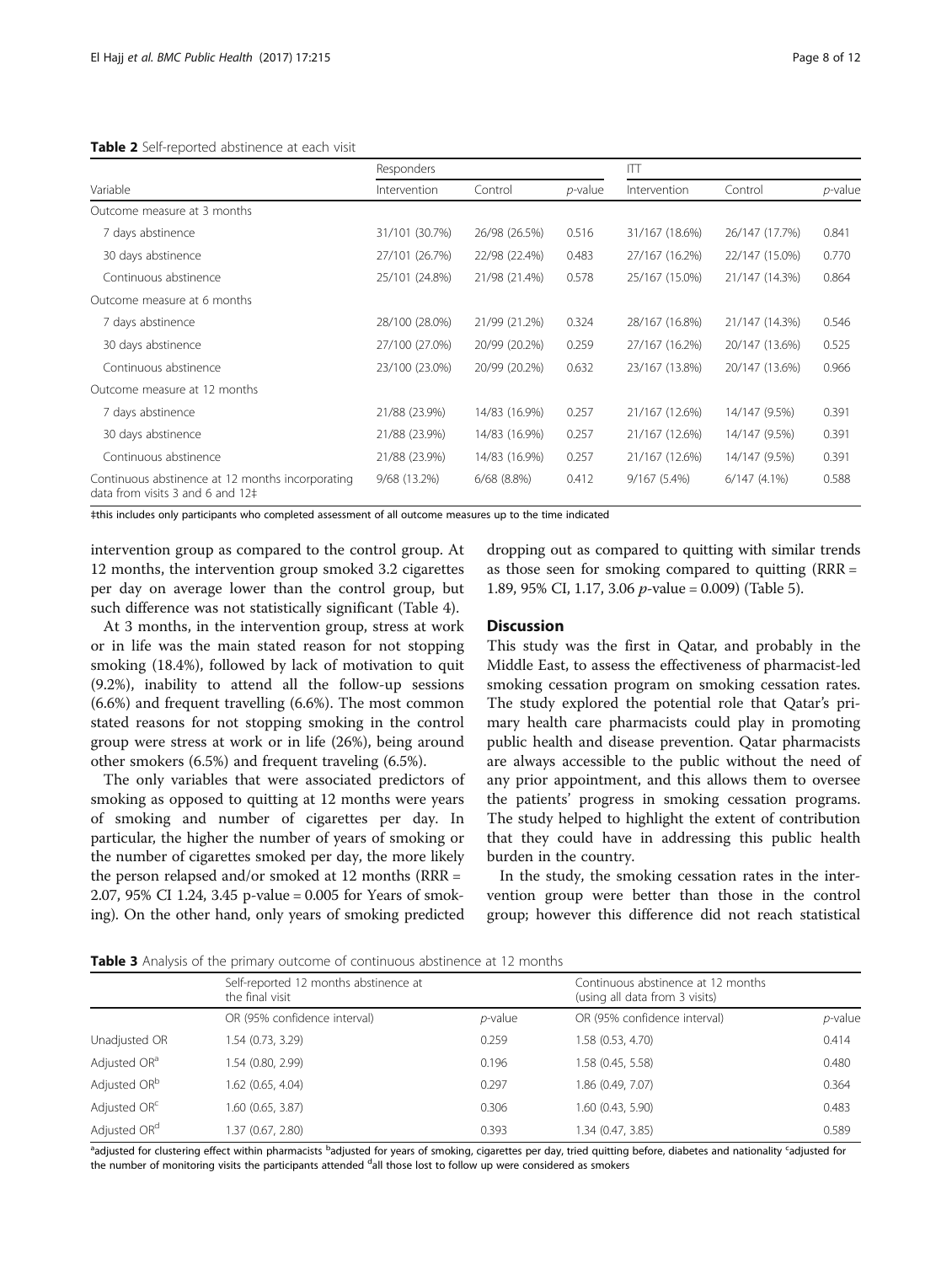<span id="page-8-0"></span>Table 4 Changes in other tobacco related variables

| Variable                                               | Intervention<br>Mean(sd) | Control<br>Mean(sd)     | $p$ -value           |
|--------------------------------------------------------|--------------------------|-------------------------|----------------------|
| Daily number of cigarettes 16.1 (11.1)<br>at 3 months  | $N = 67$                 | 20.7 (14.0)<br>$N = 62$ | $0.041$ <sup>a</sup> |
| Daily number of cigarettes 15.6 (11.9)<br>at 6 months  | $N = 67$                 | 21.2(14.1)<br>$N = 59$  | 0.018 <sup>a</sup>   |
| Daily number of cigarettes 16.9 (14.4)<br>at 12 months | $N = 61$                 | 20.1 (15.8)<br>$N = 59$ | 0.246                |

asignificant difference between the study groups

significance. These findings are inconsistent with some other pharmacist led smoking cessation studies conducted elsewhere. For example, in one study from United Kingdom (UK), 484 smokers were randomly assigned to intervention and control groups in order to evaluate the effectiveness of a structured pharmacistbased smoking-cessation program compared with normal pharmaceutical service. At 12 months, 14.3% of smokers in the intervention group were abstinent compared with 2.7% in the control group  $(p < 0.001)$  [\[37](#page-11-0)]. In a study in Australia, smoking quit rates achieved by participants in a pharmacist-run smoking cessation program, which was started in a hospital and continued in either the community pharmacy or hospital setting, were compared with quit rates in a minimal intervention group. At 12 months, the 30-day point prevalence abstinence rate was 22.9% for the hospital intervention arm, 14.7% for the community pharmacy arm, and 3% for the control arm  $(p = 0.031)$  [\[8](#page-11-0)]. In another study

Table 5 Predictors of smoking and dropouts at 12 months

conducted in the United States (US), smokers were randomly assigned to receive a 3-session face-to-face group program conducted by the pharmacist team or one 5- to 10-min standard care session delivered by the pharmacist team over the telephone. At 6 months, the biochemically confirmed smoking cessation quit rate was 28% in the face to face group and 11.8% in the standard care group  $(p < 0.041)$  [\[11](#page-11-0)].

Yet our results were similar to other studies. For instance, a study from Scotland evaluated the smoking quit rates of participants who received smoking-cessation counseling from trained pharmacists compared with standard pharmacy advice. At 9 months, the continuous self-reported smoking cessation rate was 11.6% in the intervention group and 7.1% in the control group  $(p = 0.089)$  [\[38\]](#page-11-0). Another study conducted in Australia assessed the effectiveness of a hospital pharmacist-led multi-component smoking cessation program versus usual hospital care. The difference in abstinence rates between intervention and control groups was not statistically significant at 6 (11.6 versus 12.6%) or 12 months (11.6 versus 11.2%) [\[39\]](#page-11-0).

Many factors could have contributed to the lack of significant difference in smoking cessation rates between the intervention and control groups in the study. One such factor might be related to the pharmacy practice environment in Qatar, where the pace of advancement in community and ambulatory pharmacy practice has been slow. With very few pharmaceutical care activities, the scope of practice in Qatar is confined to filling prescriptions and dispensing medications; although this is

| Variable              | Smoking<br>RRR (95% CI) | $p$ -value | Dropout<br>RRR (95% CI) | $p$ -value |
|-----------------------|-------------------------|------------|-------------------------|------------|
| Age (in years)        |                         |            |                         |            |
| $18 - 29$             |                         |            |                         |            |
| $30 - 39$             | 1.46 (0.38, 5.61)       | 0.584      | 1.58 (0.43, 5.83)       | 0.489      |
| $40 - 49$             | $1.06$ (0.25, 4.55)     | 0.934      | $0.66$ $(0.16, 2.79)$   | 0.576      |
| $\geq$ 50             | 1.71 (0.29, 10.2)       | 0.554      | 1.85 (0.32, 10.56)      | 0.488      |
| Marital Status        |                         |            |                         |            |
| Never Married         |                         |            |                         |            |
| Ever Married          | $0.50$ $(0.12, 2.08)$   | 0.337      | $0.60$ $(0.15, 2.38)$   | 0.465      |
| Nationality           |                         |            |                         |            |
| Qatar                 |                         |            |                         |            |
| Egypt                 | $1.60$ (0.49, 5.22)     | 0.432      | $0.58$ $(0.18, 1.84)$   | 0.358      |
| Other                 | 1.60(0.51, 5.03)        | 0.425      | 1.21(0.41, 3.58)        | 0.734      |
| Tried quitting before | $0.77$ $(0.30, 1.99)$   | 0.593      | 1.27 (0.49, 3.29)       | 0.619      |
| Years of smoking      | 2.07 (1.25, 3.45)       | $0.005*$   | 1.89 (1.17, 3.06)       | $0.009*$   |
| Cigarettes per day    | 1.04 (1.00, 1.09)       | $0.027*$   | $1.01$ (0.98, 1.05)     | 0.481      |
| Study group           | $0.58$ $(0.24, 1.38)$   | 0.218      | $0.70$ $(0.30, 1.64)$   | 0.410      |

\*significant association  $p < 0.05$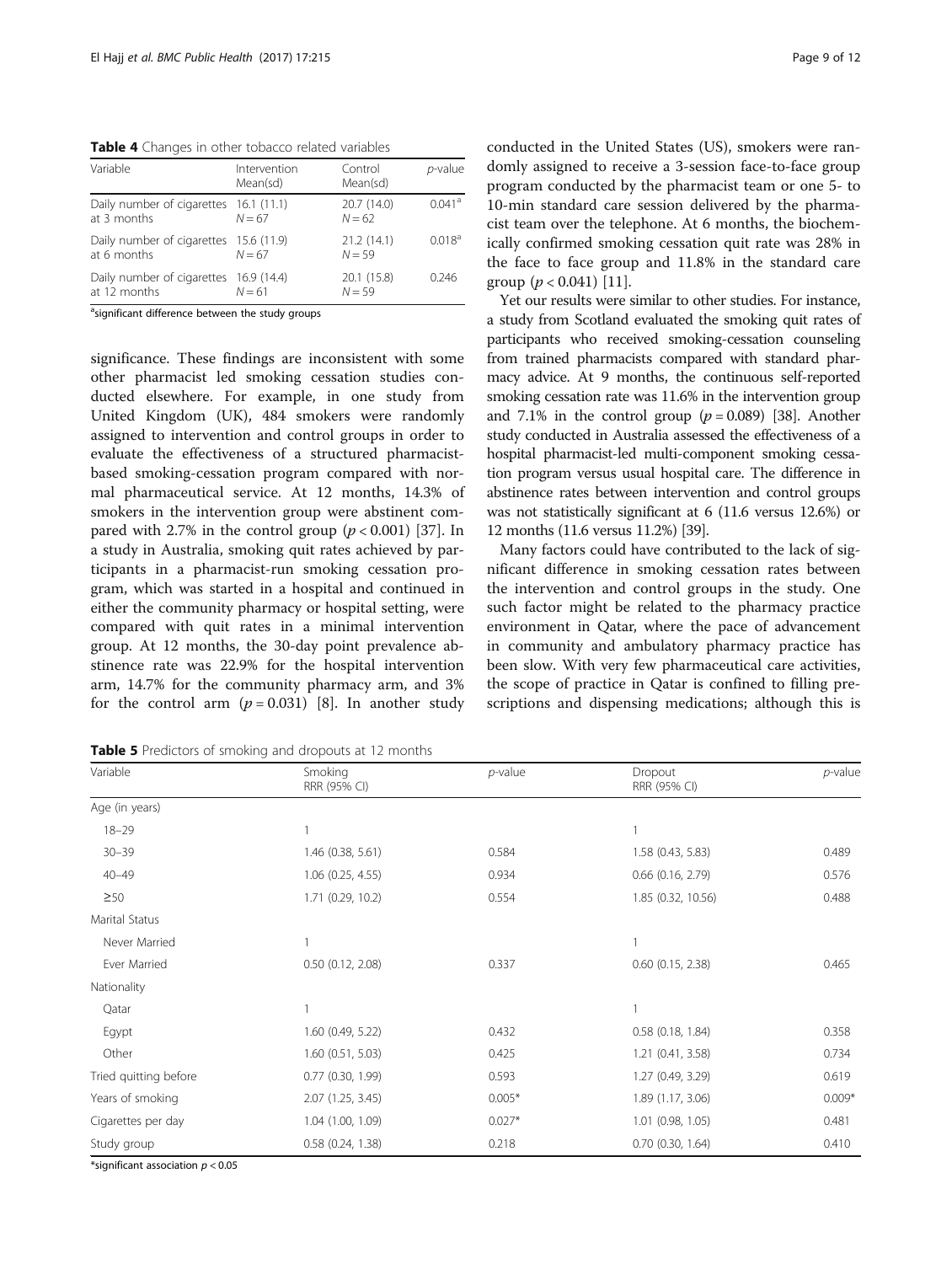slowly, but surely, changing [[40\]](#page-11-0). Pharmacy is still perceived by the public as a profession that mainly focuses on medication supplies and accessibility. To change this perception and to recognize the pharmacist as a healthcare professional with a distinctive set of expertise and abilities, more work has to be done; and Qatar's Health Strategy has already started steps towards launching programs leading in that direction.

In addition, although the intervention pharmacists received a two day training workshop on smoking cessation, given the different educational backgrounds of Qatar pharmacists and the cultural diversity of smokers in Qatar, it seems that providing a more intensive smoking cessation training with more rigorous follow-up and mentorship would be warranted. This recommendation is in line with one of the actions of Qatar Ministry of Public Health's Tobacco Cessation Action Plan, which is capacity building and training of healthcare professionals on counseling and care for tobacco users [[23\]](#page-11-0). The proposed training program should encompass aspects of behavioral and pharmacological therapies and should address elements of a personalized smoking cessation action plan that takes into consideration the smoker's cultural background and his or her individual reasons for quitting.

Although the study pharmacists reminded participants several times about their follow-up visits, only 19% of intervention participants attended all four visits as originally planned in the study protocol. This may have decreased the effectiveness of the intervention as clinical practice guidelines report that the more intensive the treatment intervention is in duration or in number of attended sessions the better is the smoking cessation rate [\[5](#page-11-0)].

In addition, 61% of study participants had FTND score of more than 5 which indicates high nicotine dependence. Evidence suggests that high nicotine dependence is negatively associated with making a quit attempt and is one of the risk factors for relapse [[41](#page-11-0)]. This may explain in part the relatively low smoking cessation rates seen in the study. The participants may have needed very specialized interventions, a more intensive treatment or other potent smoking cessation aids such as Varenicline and a closer follow-up by the pharmacist to stop smoking.

An additional factor that might have contributed to the insignificant differences in smoking cessation rates between the two groups could be the fact that the study pharmacists delivered care to participants in both intervention and control groups. It is plausible that the pharmacists, who were overall extremely motivated and enthusiastic, might have inadvertently contaminated the usual care group with extra care. This may have increased the smoking cessation rates in this group.

Another potential factor could be related to the study pre-calculated sample size and loss of follow-up rates. The sample size in the study was estimated based on the assumption of a 7-day point prevalence abstinence at 12 months of 3% for the control group. The abstinence rate at 12 months for the control group in the study was 16.9% which is much higher than what has been previously estimated. In addition, 47.3% and 43.5% of patients were lost to follow-up in intervention and control groups respectively at 12 months. This may have reduced the study power and resulted in the lack of statistically significant difference in smoking cessation rates between the two groups. The high rate of loss of followup in the study is not surprising. In spite of the tremendous efforts of the study research assistants to contact participants in both groups, many participants were not reachable on the phone. However, there were no differences in the demographic or smoking related variables between those who dropped and those who remained in the study except for nationality. In particular, the percentage of dropouts among Qataris and other nationalities was significantly higher than that among Egyptians (51.2% vs 31.1% respectively). This observed difference might have minimal to no impact on the study results since adjusting for nationality and other variables produced no considerable change in the significance level and the OR of the main comparison between the study arms. Moreover, after adjusting for other variables, nationality was not a predictor of dropping out of the study. Yet this information is important for researchers in future studies as they have to exert more efforts with Qatari participants and participants of other nationalities to decrease their dropout rates.

The top reason for continuing smoking in the intervention group was stress at home or work. This is consistent with findings from other pharmacist delivered smoking cessation programs [[42](#page-11-0), [43](#page-11-0)]. A more intensive and personalized approach by the pharmacist that includes strategies on coping with stress may have improved the smoking cessation rates in this group. The number of cigarettes per day and the years of smoking were found to be predictors of continuing smoking and relapse at 12 months. This finding is consistent with previous studies that confirmed how challenging smoking cessation is for smokers with high nicotine dependence [[41](#page-11-0)–[44](#page-11-0)]. This would mean that a more intensive intervention that could include collaboration with healthcare providers from different disciplines, intense behavioral therapy and more effective pharmacotherapy would have enhanced cessation rates in this group of smokers.

In spite of the finding that the pharmacist-led smoking cessation program was not significantly better in achieving smoking cessation rates compared with the control group, the self-reported smoking cessation rates in the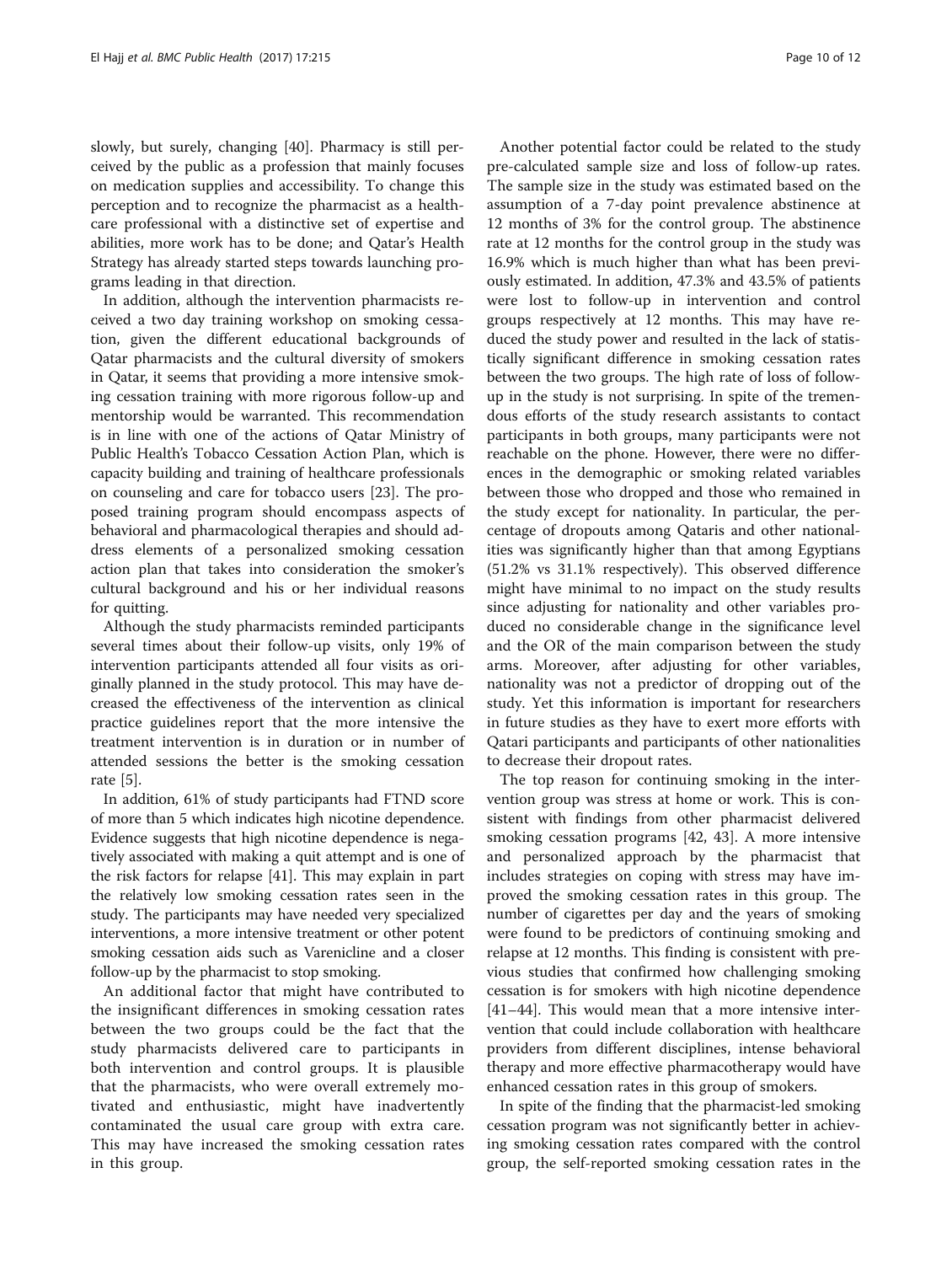intervention arm were 24.8%, 23% and 23.9% at 3, 6 and 12 months respectively. These rates are similar to those of other pharmacist led smoking cessation programs conducted elsewhere [\[11](#page-11-0), [13, 45, 46\]](#page-11-0).

Furthermore, the smoking cessation rates obtained in this study were higher than those obtained in smoking cessation programs headed or facilitated by other healthcare professionals including physicians [[47](#page-11-0), [48\]](#page-11-0). In addition, there was a significant reduction in the number of cigarettes smoked daily between intervention and control groups at 3 and 6 months. Therefore, despite failing to detect a significant difference between the intervention and the control groups, the study demonstrated that a pharmacist-led smoking cessation program can be implemented in Qatar and may hold promise with some adjustments. The generated data may provide the impetus to explore expanding the scope of pharmacy practice in the country and for involving pharmacists in providing smoking cessation counseling. As a follow-up to this study, a qualitative study using semi-structured interviews will be conducted with the study pharmacists and a sample of the study participants in the intervention arm to gain a deeper insight into the reasons behind the lack of significant difference between the two groups, the reasons for loss to follow-up, the barriers and challenges of the smoking cessation program and the elements of an effective pharmacist delivered smoking cessation program in Qatar.

#### **Limitations**

The study had important limitations that must be considered. A substantial number of participants had missing data on follow-up visits. Of a total of 314 patients participated in the program; data were available for only 171 participants at 12 month follow-up visit. Only 8 of the 35 participants who self-reported abstinence at 12 months had a final CO measurement as a result CO measurement was not included in the main outcome assessment. There is a possibility of a 'Hawthorne effect' which may have overestimated the self-reported quit rates of participants in the usual care group.

Despite these limitations, the study had several strengths including the use of a randomized control design, long follow-up duration and use of intent-to- treat analysis.

#### Conclusions

A structured smoking cessation program with intensive follow-up of smokers by trained ambulatory pharmacists in Qatar has proven to be more effective than usual care in reducing the number of daily smoked cigarettes at 3 and 6 months from the start of the program. However, this reduction was not statistically significant after 12 months of follow-up. The self-reported smoking cessation rates were higher in the structured program as compared with the usual care group; but this difference in rates between the groups didn't reach statistical significance. The results clearly illustrate the difficulty faced by tobacco smokers to quit smoking for a prolonged time despite structured and intensive efforts by pharmacists. This should not undermine the role of pharmacist in smoking cessation in Qatar and what could be achieved in reducing the smoking rate through intensive follow-up and monitoring from pharmacist. More efforts should be exerted to intensify this program and to maximize the abstinence rate.

#### Abbreviations

ASHP: American Society of Health-System Pharmacists; CO: Carbon Monoxide; FCTC: Framework Convention on Tobacco Control; FIP: International Pharmaceutical Federation; FTND: Fagerstrom test for nicotine dependence; HMC: Hamad Medical Corporation; IRB: Institutional Review Board; NRT: Nicotine Replacement Therapy; PPM: Parts per million; QU: Qatar University; UK: United Kingdom; US: United States; WHO: World Health Organization

#### Acknowledgments

We would like to thank Qatar Primary Health Care (PHC) and Qatar Petroleum (QP) administration and pharmacists for their support and participation in the project

#### Funding

This publication was made possible by a grant from the Qatar National Research Fund under its National Priorities Research Program (NPRP 4–716 - 3–203). Its contents are solely the responsibility of the authors and do not necessarily represent the official views of the Qatar National Research Fund.

#### Availability of data and materials

The datasets used and/or analyzed during the current study are available from the corresponding author on reasonable request.

#### Authors' contributions

MH is the lead principal investigator of the study leading its conception, design and execution. She wrote the study manuscript. NK contributed in discussions related to the design of the research project, and review of all the drafts throughout the project. AM was responsible for looking over the administrative issues at HMC, participated in the training of pharmacists and assisted in following up the progress of the study. RS and NF coordinated between members of the study team, were responsible for maintaining the quality checkup of data collection and participants' recruitment done by the centers and assessed the study outcomes in participants. ZM assisted in data analysis and contributed in writing the results section of the manuscript. All authors read and approved the final manuscript.

#### Competing interests

Consent for publication

The authors declare that have no competing interests.

#### Not applicable. The manuscript does not report individual data.

#### Ethical approval and consent to participate

The study protocol and all associated measures, consent forms and recruitment procedures obtained the ethical approval by Qatar University (QU) and Hamad Medical Corp (HMC) institutional review boards (QU-IRB 76/ 11 and HMC 11113/11). The participants provided written and informed consent to participate in this study.

#### Author details

<sup>1</sup> Clinical Pharmacy and Practice Section, College of Pharmacy, Qatar University, P.O. Box 2713, Doha, Qatar. <sup>2</sup>Tobacco Control Unit, Medicine Department, Hamad Medical Corporation, Doha, Qatar. <sup>3</sup>Department of Healthcare Policy and Research, Weill Cornell Medicine- Qatar, P.O. Box 24144, Doha, Qatar.